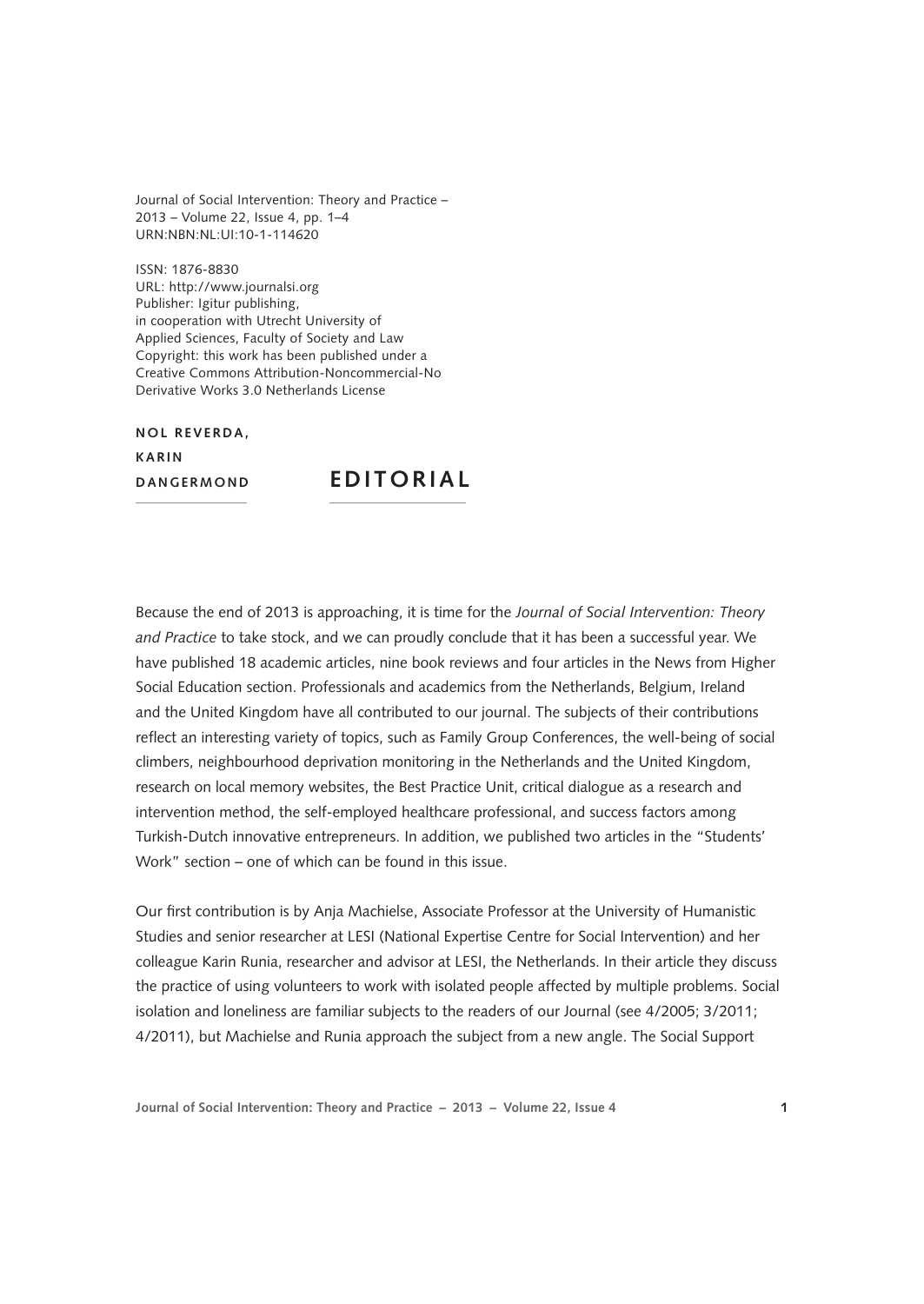## **EDITORIAL**

Act (Wmo) means that social professionals are expected to mobilize informal support and create the conditions for the use of volunteers, including for those who are socially isolated people and are affected by multiple problems. But is it possible to use volunteers for this target group? What obstacles do professionals come up against? And under which conditions do professionals want to use volunteers with this group? Based on a survey conducted among professionals from 16 organizations for welfare and social services, the authors seek answers to these and other questions.

Next in this issue, we have an article co-authored by Pamela Besselink, who is a social worker and researcher of a practice-based research programme at NIM Maatschappelijk Werk, and Margriet Braun and Ellen Oosterkamp-Szwajcer, who are both researchers at Community Care & Youth, Saxion University of Applied Sciences and teachers in the Master's programme in Health Care & Social Work at Saxion, the Netherlands. The authors discuss a topic that is the subject of vigorous debate these days: poverty in Dutch families. As a result of the economic crisis, more and more individuals and even whole families including children are having to contend with poverty. Based on 15 semi-structured interviews with parents the authors seek to give more insight into how parents in poverty view their circumstances. The results show that there are three types of parents in poverty: resilient parents, parents with fighting spirit and depressed parents. This typology may contribute to the development of interventions for parents in poverty, because it gives us an insight into the living conditions of such parents, how they experience their situation and the strategies they use to cope.

Erik Jansen is Associate Professor at Kenniscentrum HAN SOCIAAL and the Wmo-werkplaats (Social Support Act laboratory) in Nijmegen, the Netherlands. He states that a transformation is needed in the social sector in the Netherlands because of recent developments in housing, wellbeing and care. He discusses the use of the *transcending narrative* as a potentially powerful tool with which to effect this transformation. Jansen depicts this transformation metaphorically as learning how to play a new game. He gives the outlines of an action framework for social innovation based on narrative and collective meaning in which, he states, it is important that all parties learn to act a dialogue and a narrative.

Collin Den Braber is lecturer in social work and international relations officer at the School of Social Studies, Avans University of Applied Sciences in Breda, the Netherlands. His article focuses on the *capability approach* of Amartya Sen. The capability approach is an alternative to the prevailing models of economic growth and it places human well-being at the centre of thinking about human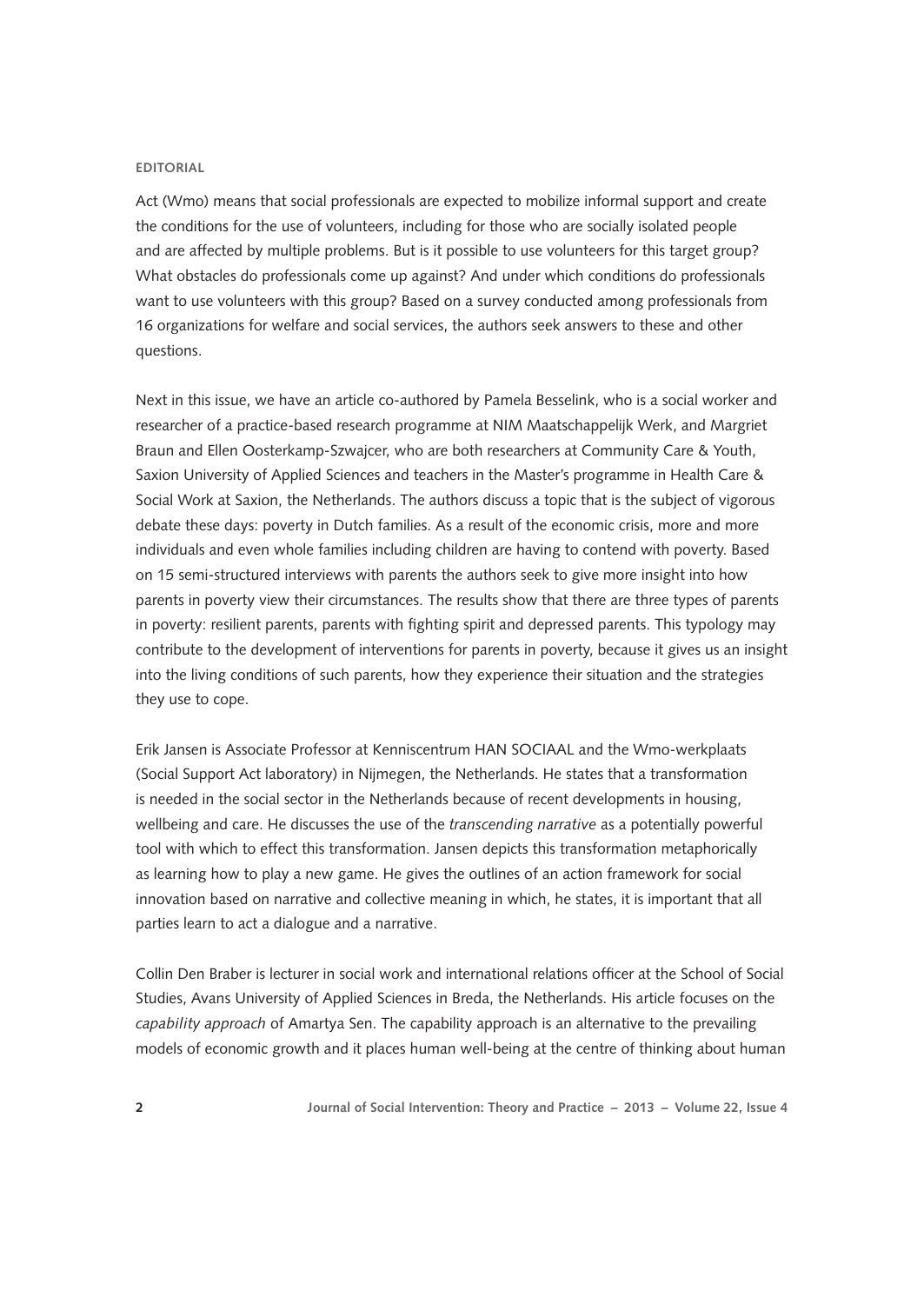## **Nol Reverda, Karin Dangermond**

development. Den Braber wants to introduce the capability approach, and to explore its relevance for social work in a European context that now seems dominated by neoliberal policies. He starts his article with a reflection on current developments in Europe to demonstrate the need for a people-centred approach to human development; then he describes the capability approach as a people-centred human development theory and explores the relevance of the theory for the field of social work and continues with the consequences of neoliberal policies in Europe for the social work profession, as discussed from the perspective of the capability approach. The article ends with a conclusion and some remarks.

The fifth and final article is by Hilde Vlaeminck, a social worker, supervisor, teacher of methodology and ethics at the Arteveldehogeschool in Gent and part-time lecturer for the Master's programme in Social Work and Social Policy at the University of Leuven, Belgium. She focuses on the development of methods in social work by practice teachers, especially the opportunities, and she evokes the mixed roles of these teachers. Vlaeminck explores all the roles of a practice teacher – namely those of teacher, researcher and method developer. On the basis of a project involving primary care in Flanders, she describes the methodological choices that a practice teacher has to make in every phase. She states that as well as the dual roles of researcher and lecturer, a number of stakeholders are also concerned with method development: the method-practitioners; the method-users (clients); the method-supporting management; the method-policy; and the method-referrals.

As stated earlier in this editorial, the second of this year's contributions to the Students' Work section appears in this issue. Articles in this category follow a different review procedure to the others: the work of these students is not peer reviewed. In consultation with the editor-in-chief and the managing editor, students have the opportunity to make some amendments before finalizing their article for publication. Following Moniek Van der Krogt (4/2011), Maaike Kluft (1/2012) and Ingrid Nordt (4/2012), Myrna Derksen, a former student in Social Work at HU University of Applied Sciences Utrecht, was given the chance to publish her article in the Students' Work section. Derksen wrote one of the articles that won the 2013 HU University of Applied Sciences Utrecht best article award. Derksen writes about the role that communities can play in preventing children from dropping out of school. This article is the result of her research on children that drop out of primary education at Vaal Oranje Primêr in the town of Douglas, one of the largest primary schools in the Northern Cape, South Africa.

Finally, this issue concludes with our regular book review and News from Higher Social Education sections.

**Journal of Social Intervention: Theory and Practice – 2013 – Volume 22, Issue 4 3**